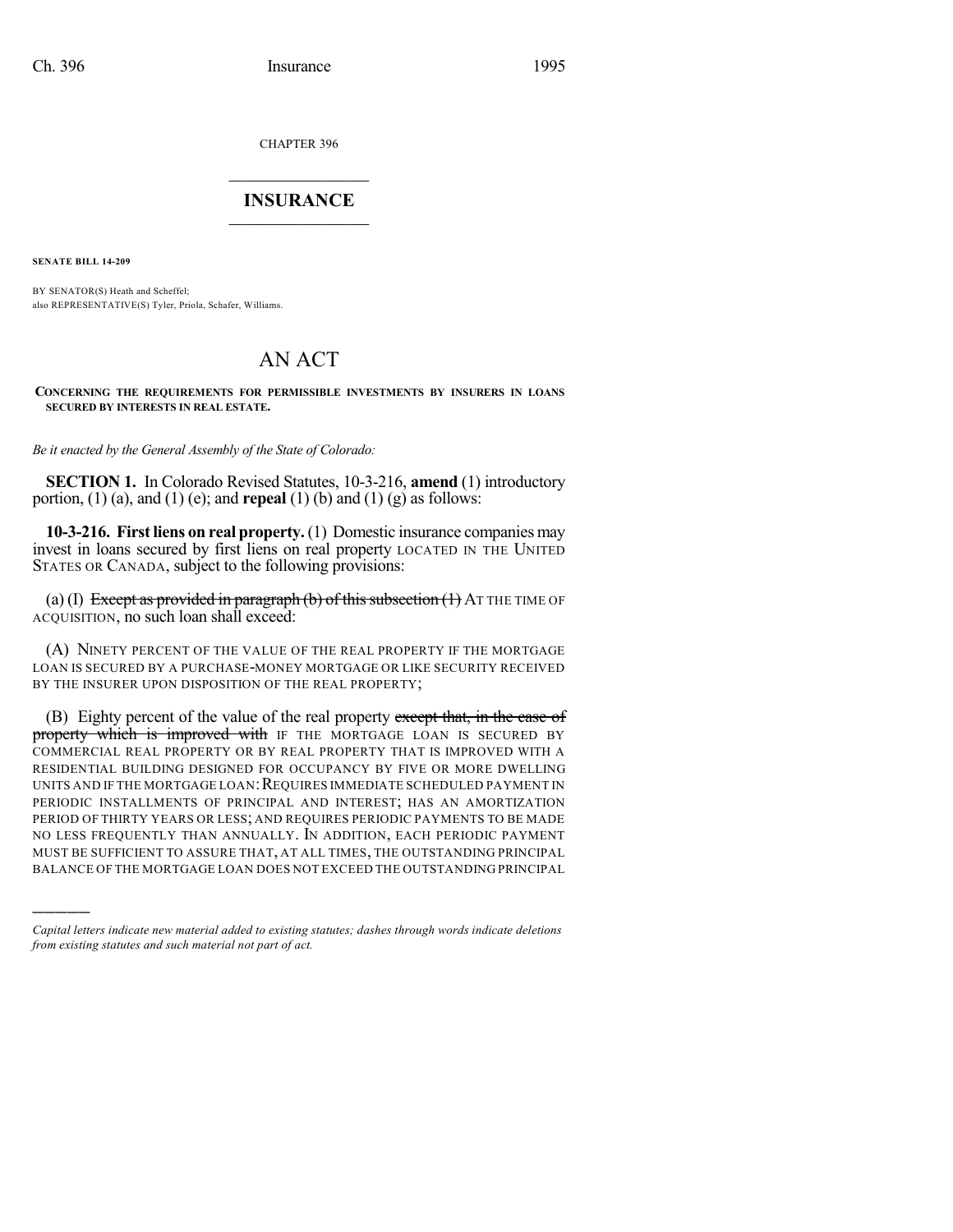## 1996 Insurance Ch. 396

BALANCE THAT WOULD BE OUTSTANDING UNDER A MORTGAGE LOAN WITH THE SAME ORIGINAL PRINCIPAL BALANCE, WITH THE SAME INTEREST RATE, AND REQUIRING EQUAL PAYMENTS OF PRINCIPAL AND INTEREST WITH THE SAME FREQUENCY OVER THE SAME AMORTIZATION PERIOD. MORTGAGE LOANS PERMITTED UNDER THIS SUB-SUBPARAGRAPH (B) ARE PERMITTED NOTWITHSTANDING THE FACT THAT THEY PROVIDE FOR A PAYMENT OF THE PRINCIPAL BALANCE PRIOR TO THE END OF THE PERIOD OF AMORTIZATION OF THE LOAN. IF THE LOAN MEETS ALL OTHER REQUIREMENTS OF THIS SUB-SUBPARAGRAPH (B),ACCEPTABLE PRIVATE MORTGAGE INSURANCE HAS BEEN OBTAINED, AND THE MORTGAGE LOAN IS SECURED BY REAL PROPERTY THAT IS IMPROVED WITH a residential building, (which for the purposes of this paragraph (a) shall be deemed to include INCLUDING a condominium, unit) designed for occupancy by not more than four dwelling units, the loan shall not exceed ninety MAY BE UP TO NINETY-SEVEN percent of the value of the real property.

(C) SEVENTY-FIVE PERCENT OF THE VALUE OF THE REAL PROPERTY IF THE MORTGAGE LOAN IS SECURED BY A MORTGAGE THAT DOES NOT MEET THE REQUIREMENTS SET FORTH IN SUB-SUBPARAGRAPH (A) OR (B) OF THIS SUBPARAGRAPH (I).

(II) In all cases, value shall be evidenced by the written appraisal of a qualified real estate appraiser, who may be an employee of the company; except that, in the case of property to be qualified under this section by reason of producing oil, gas, or other minerals, the appraisal must be made by an engineer or geologist qualified in the relevant field, and, in the case of commercial properties of over one hundred thousand dollars in value, the appraiser must be a member of an institute of real estate appraisers, or its equivalent.

(b) If a company sells any real property which is an admitted asset at the time of sale, the company may upon such sale make a purchase money loan, secured by a lien upon the property up to one hundred percent of the appraised value thereof, but any excess of the amount of the loan over the admitted asset value of the property at the time of sale shall not be taken into account in valuing the loan. Profits on any such sale shall not be deemed surplus until realized in cash or equivalent.

(e) The company shall hold such documents as are necessary to evidence its ownership of such first liens. If, under the law of the state JURISDICTION in which the real property is situated, it is necessary to the validity of the lien to record a mortgage or assignment thereof, the company shall record such mortgage or assignment in compliance with such law.

(g) The instrument evidencing the loan secured by a first lien on real property shall provide for annual or more frequent periodic payments of principal and interest, so as to amortize the obligation over a specific period of time, and shall require that repayment of principal commence on a date not later than five years after the date the loan is made. In the case of a loan secured by a lien on a leasehold estate, the fixed payments under the loan instrument shall be sufficient to repay the indebtedness within the unexpired term of the lease. As to all loans made on or after July 1, 1973, except those made pursuant to binding commitments made prior to such date, the instrument evidencing the loan secured by a first lien on real property shall provide for payment of interest, which interest may be at a variable rate, at regular intervals no less frequent than annual, commencing on a date not later than